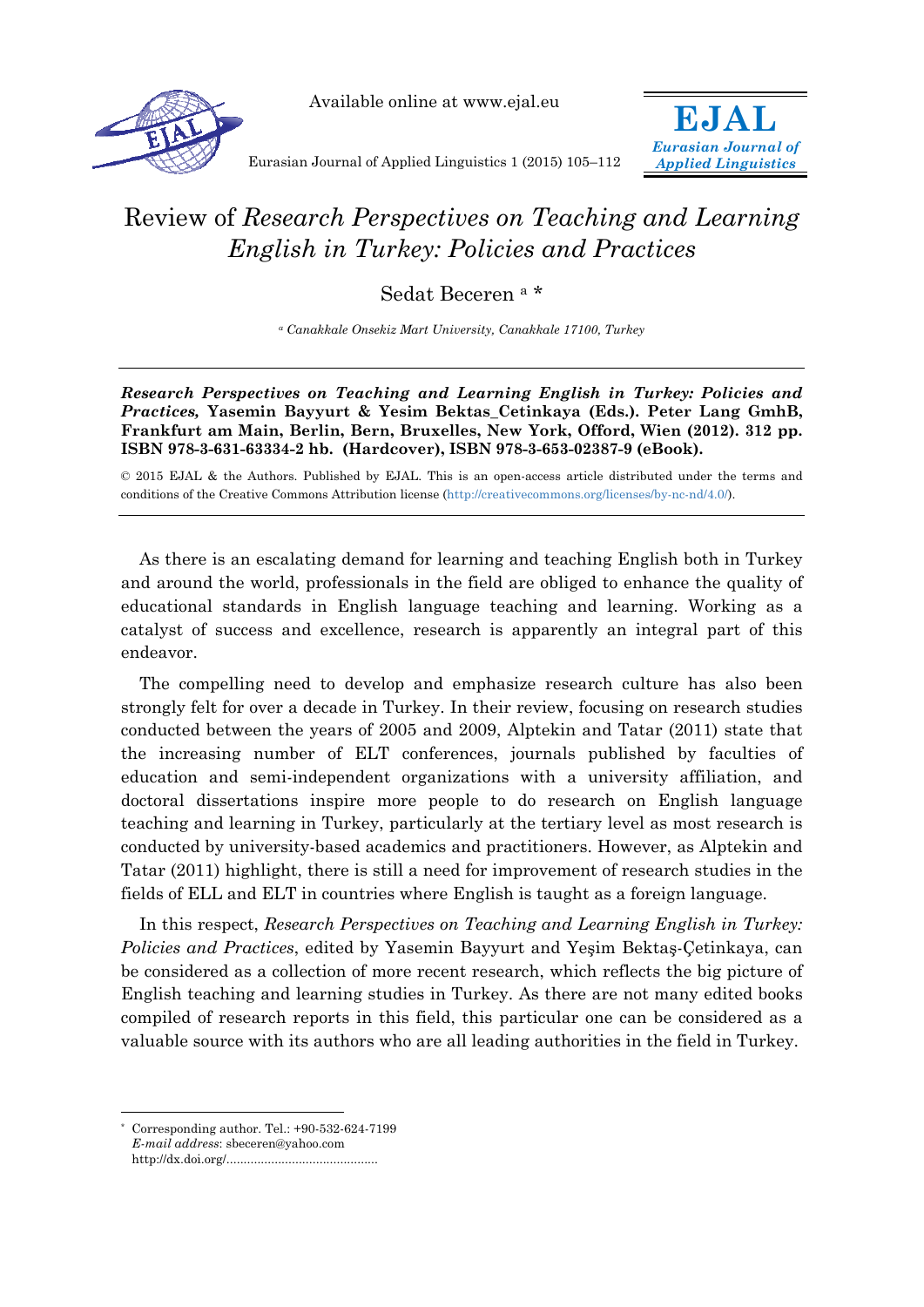The chapters of the book follow a similar outline. However, since research on language learning and language teaching is complex and vast and it is somewhat difficult to compile all the research studies in the field in one book, the editors have gathered them under four thematic sections. These are titled as *Teacher Education in Turkey*, *English Language Learning in Turkey*, *Instructional Technologies in English Language Teaching and Learning in Turkey*, and *English Language Education in the Turkish Socio-Cultural Context*. In these four sections, there are sixteen chapters.

In the first section, *Teacher Education in Turkey,* there are seven chapters. One of them is the historical overview of the general education, teacher education and foreign language teacher education and the others are research reports of selective studies about English Language Teacher Education in Turkey.

As the title of the book is *Research Perspectives on Teaching and Learning English in Turkey: Policies and Practices*, it is meaningful that the first section starts with the topic of teacher education. In the first chapter, *Pre-Service English Language Teacher Education in Turkey*, Akyel provides an insight into the historical development of 163 year-old teacher education in Turkey. She describes the historical process of general education, teacher education and particularly foreign language teacher education by focusing on the two major reform movements, which happened between the years 1980 and 2010. With these reform movements, Turkey has attempted to improve the quality of teacher education and bridge the gap between theory and practice of teaching by focusing on the practicum course. However, Akyel claims that the effectiveness of these well-intentioned reform movements was hampered by insufficient planning and faltering implementation due to economic and political pressures and lack of coordination between the two controlling institutions namely The Ministry of Education and the Higher Education Institution. To overcome these problems, Akyel maintains that there is a need for further research to design flexible policies for pre-service teacher education, which can embrace the local needs of universities in different regions of the country.

As a final note, it can be said that this chapter should be read especially by those researchers who have a desire to learn the historical development of teacher education in Turkey and to compare it with the ones in other countries. It provides a detailed reference section pointing out the documents published by the Ministry of National Education.

Over the last two decades, the literature on teacher education has been questioning what teachers need to know in order to be effective. Researchers seek to define teacher competencies, and professional education associations develop standards for teacher competencies. In broad terms, teacher competency is defined as 'an integrated set of personal characteristics, knowledge, skills, and attitudes that are needed for effective performance in various teaching contexts' (Tigelaar, Dolmans, Wolfhagen, & Vleuten, 2004, p. 255). Haznedar, in her chapter titled *Perspectives on Pre-service Education of English Language Teachers in Turkish Primary Schools*, examines the teacher competencies of elementary school language teachers as they are specified in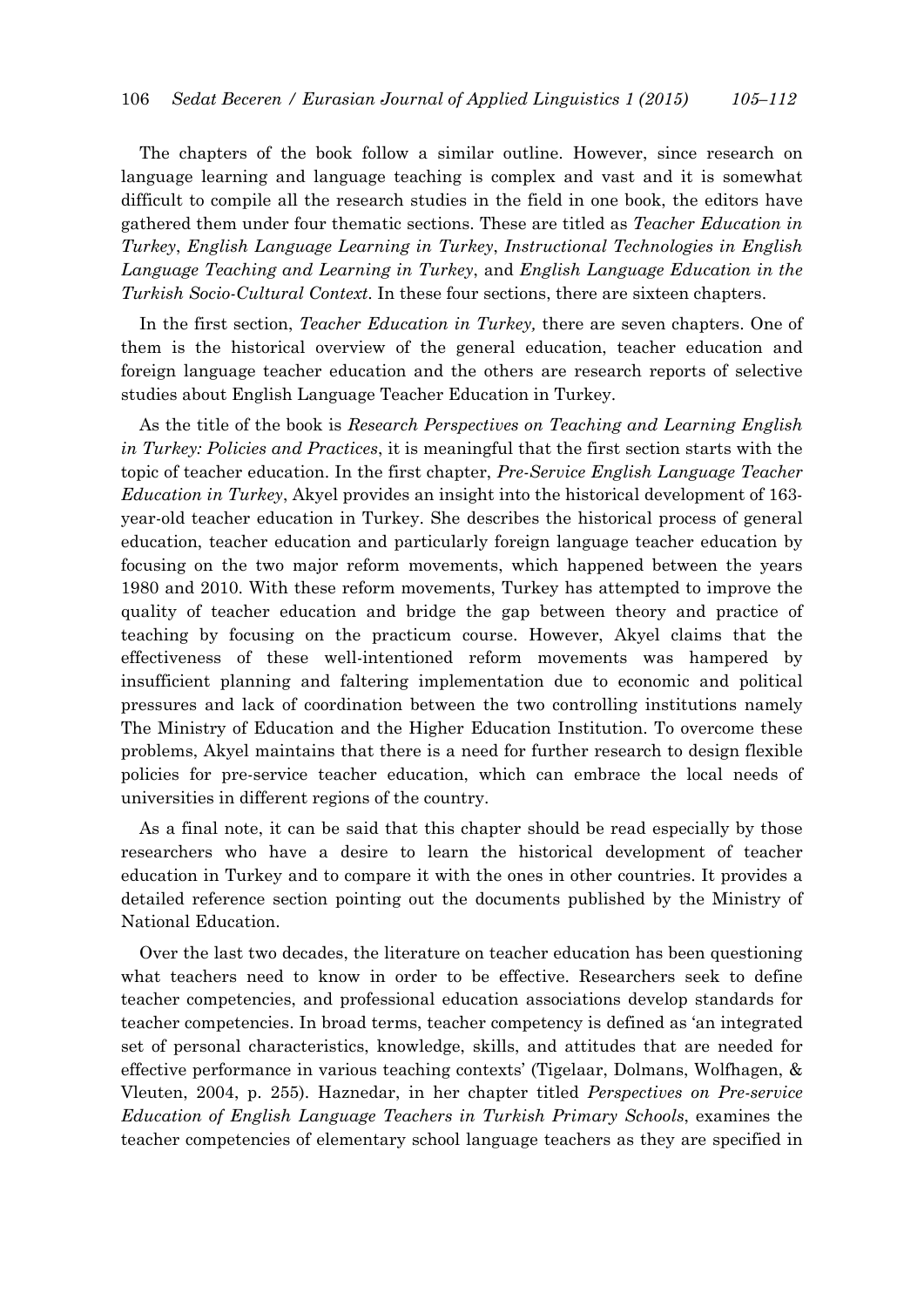the *Elementary School (K-8) Foreign Language Teacher Education Curriculum*. She first presents an overview of the current state of foreign language education in Turkish primary schools, particularly concentrating on the profile and competency of language teachers. She briefly describes the primary school system in Turkey and general structure of teacher education. She then focuses on the teacher competency and teacher qualifications with a limitation of elementary school English teachers, which is the baseline of her research study. In her study, she attempts to examine the effect of the 1997 educational reform, as a result of which English became a compulsory course for fourth and fifth grades of primary schools, with reference to English language teacher profile in primary schools from the perspective of courses they took in pre-service teacher education. In addition to the striking results about the current English language teachers' profile and competency, the study offers implications for educational policy makers, in-service providers, and professionals in teacher training institutions.

Similar to teacher competencies, understanding what teachers believe about the nature of knowledge and learning and how epistemologies affect curriculum implementation and instructional approaches has been the topic of recent studies since teacher's belief system is defined as "the lens through which the teacher views and shapes instructional practice" (Frey, Smart & Walker, 2004, p. 21). In the following chapter, *Changing Pre-service Teachers' Epistemological Beliefs about Teaching,* Atay explores pre-service teachers' beliefs and changes in their beliefs as a result a course, *Approaches and Methods II*, which is one of the first subject area teaching courses at the faculty. It is a small-scale case study based on the views of six pre-service teachers. Although the findings can be considered as limited and tentative due to the number of participants, the study indicates that educational programs lead to a shift in pre-service teachers' epistemological beliefs to some extent. The author also proposes "the teacher educational programs should be designed to challenge preservice teachers' conceptions rather than presuming they are consistent and unidimensional as their beliefs influence both their learning and teaching process" (p. 69).

The following two chapters are devoted to another essential topic of teacher education, *professional development*, which refers to the development of a person in his or her professional role. Specifically, "teacher development is the professional growth a teacher achieves as a result of gaining increased experience and examining his or her teaching systematically" (Glatthorn, 1995, p. 41). Therefore, it is considered as a lifelong process, which needs to be investigated. In chapter four, *Professional Development and Turkish EFL Teachers: Building Context-Sensitive Pedagogical Knowledge*, Genç focuses on teachers' knowledge and awareness of tasks, activities, and processes that foster professional development of language teachers. He also explores what they do for professional development and discusses their needs and problems in this process. In the next chapter of this section titled *The Influence of Feedback on Student Teachers' Professional Development*, Altınmakas investigates how effectively pre-service teachers benefit from the guidance and feedback they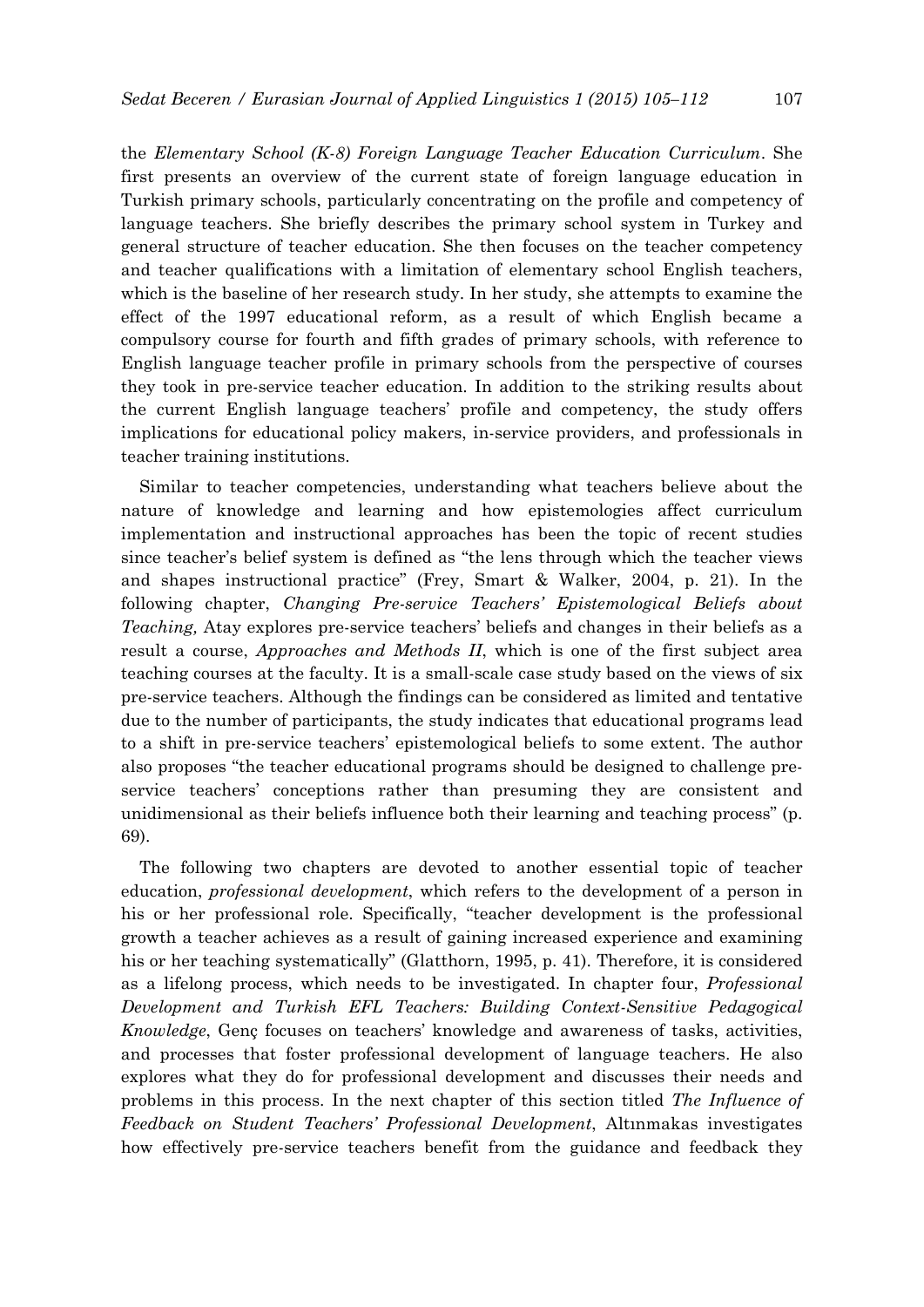receive from university supervisors and cooperating teachers resulting from the practicum course. It is a qualitative study based on the data gathered by 15-minute semi-structured interviews, which might be considered as a weakness of the study as there is no triangulation. In other words, there is a need to gather data from multiple sources to reach a final understanding and interpretation of the results.

In today's world of global village, international mobility transforms the nations and societies into multilingual and multicultural ones. This shift also affects the notion of language teaching, and interculturality has become an increasingly significant component in the field of foreign language teaching. In the past, one of the objectives of language learning was the acquisition of communicative competence in a foreign language, which refers to a person's ability to act in a foreign language in linguistically, socio-linguistically and pragmatically appropriate ways. However, communicative competence is no longer sufficient for the language learners of a globalised world. A new notion of communicative competence is needed, one which recognizes English as a world language. Therefore, intercultural communicative competence has been introduced in the ELT field. It is defined as the capacity to change one's knowledge, attitudes, and behaviours to be open and flexible to other cultures, and it becomes a critical issue for individuals to survive in the globalized society of the 21st century (Alred & Byram, 2002). In the sixth chapter, *Intercultural Communicative Competence of Pre-service Language Teachers in Turkey*, Bektaş-Çetinkaya and Börkan examine the current intercultural communicative competence levels of pre-service English language teachers in the Turkish EFL context with reference to their current cultural knowledge, attitudes, intercultural skills and cultural awareness. The authors conclude that pre-service English language teachers in the Turkish EFL context do not have sufficient level of this competence and suggest that teacher education programs need to make the development of intercultural competence one of their primary goals.

The last chapter of the first section is another culture related study titled *British Culture in the Eyes of Future English Language Teachers in Turkey*. Hatipoğlu focuses on pre-service teachers' definition of culture, their attitudes towards teaching and learning about culture, and their knowledge about British culture with reference to the university that they attend and the years they spend at the university. In her mixed-method design study, she provides a detailed methodology section, which can guide the future researchers. The results indicate that neither the years the participants spent at the university nor the university they attended had a significant effect on the way they defined culture.

A criticism to this chapter is that the notion of culture in Hatipoğlu's study is incompatible with recent thinking of interculturality and the concept of new Englishes or world Englishes in which English language is considered as an international language. In her study, culture is particularly associated with British culture, which is an outdated culture-English language paradigm.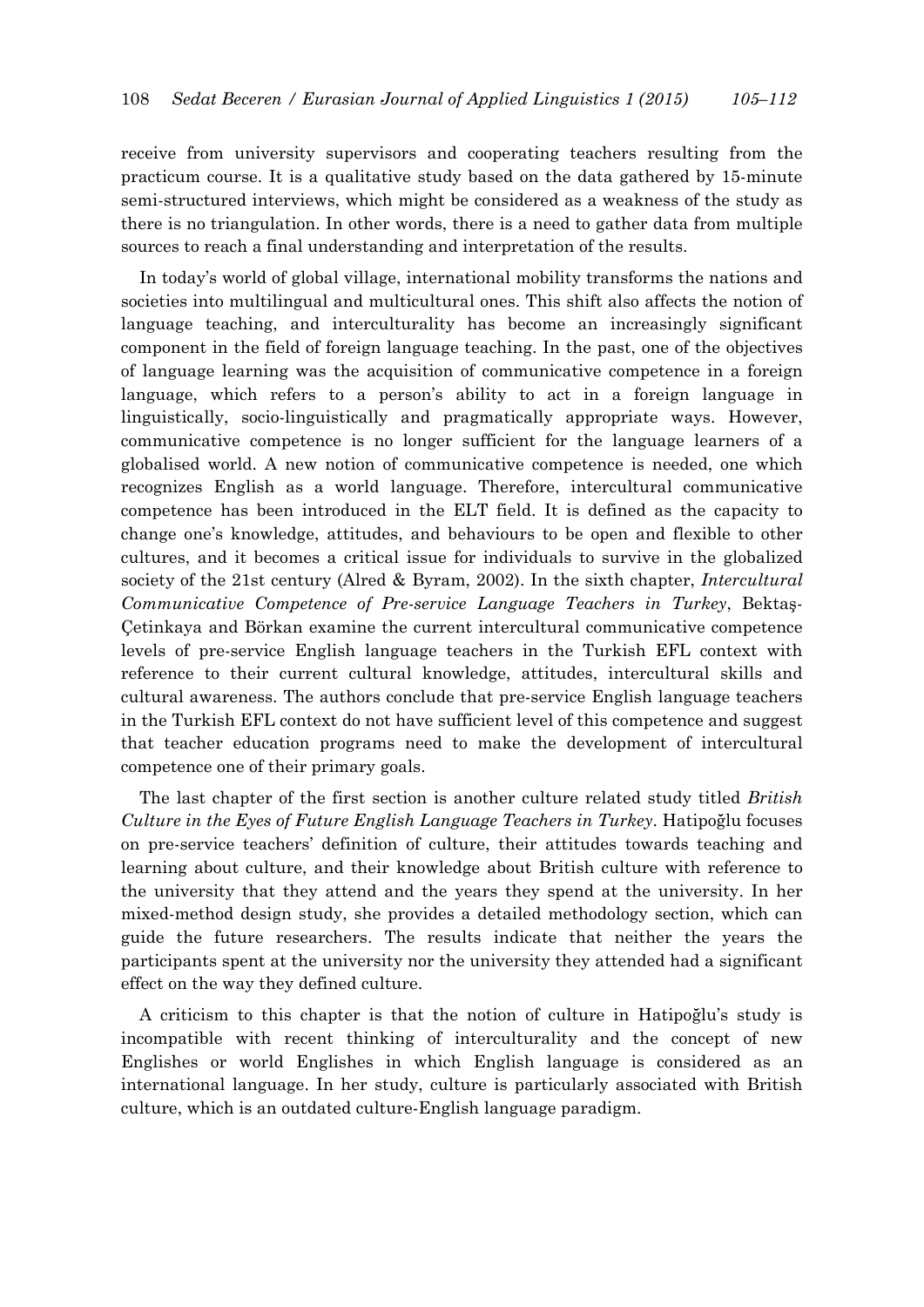In the second section, *English Language Learning in Turkey,* there are five chapters. The first chapter is a literature review of the recent research studies related to language skills and language-learning studies in Turkey and the other chapters are research studies providing examples of skills instruction and learning. Although this section is devoted to language skills, the research studies in this section mostly focus on reading skill, vocabulary and writing skill, but listening and speaking skills are not mentioned, which can be considered as a shortcoming.

Throughout the history of ELT research, the instruction of the four skills – reading, writing, listening and speaking – has been a major research topic. The second section starts with a catalogue of the research on skills instruction in Turkey from the years 2001 to 2011. Yaylı particularly focuses on each skill with an introductory part and offers a brief report tag about each study's focus, participants, research technique, and results. It is a functional source for researchers interested in language skills studies and the author provides valuable implications by pointing the necessity of qualitative and mixed studies in this field.

In the next chapter of the book, *Possible Effects of Strategy Instruction on L1 and L2 Reading*, Salatacı examines the effect of a 4-week strategy instruction on the Turkish EFL university students' reading strategies in L1 (Turkish) and L2 (English). The study also attempts to find out the effect of strategy training on students' attitudes to reading in English and reading in Turkish. The results confirm that reading strategy instruction in English affected the participants' strategy use both in Turkish and in English and the transfer process between languages is bi-directional and interactive. Furthermore, the study is valuable in terms of its clear methodology. There are various data sources such as think-aloud protocols, semi-structured interviews, the reading component of the Preliminary English Test and the author presents a detailed data analysis part including the rubric for think-aloud protocols.

In the previous section, it is again emphasized that there is a growing interest in cultural studies in language learning and teaching due to social interaction, in other words, globalization. Since the 1980s, the effect of cultural familiarity or topic familiarity on reading comprehension has also been one of the contemporary topics for language researchers as it is closely related to schema theory. In the chapter titled *Perceived Text Difficulty, Cultural Familiarity, and Lexical Retention of Turkish EFL Learners*, Bakla and Arıkan focus on lexical retention and learner perception of text difficulty and enjoyment in comparison of the stories from Turkish culture and target language culture. In the study, the authors endeavor to discover whether the familiarity of the cultural context is a significant factor on vocabulary learning. The results reveal that text familiarity is a considerable factor in organizing the reading syllabus. However, the readers of the study claim that the most familiar story is not necessarily the easiest one as the readability of a text may be affected by some other factors such as topic, interest, appropriateness, level of elaboration and vocabulary. In addition, the authors of the study generously provide an appendix section including the activity samples, vocabulary test and familiarity questionnaire, which can be beneficial for further similar studies.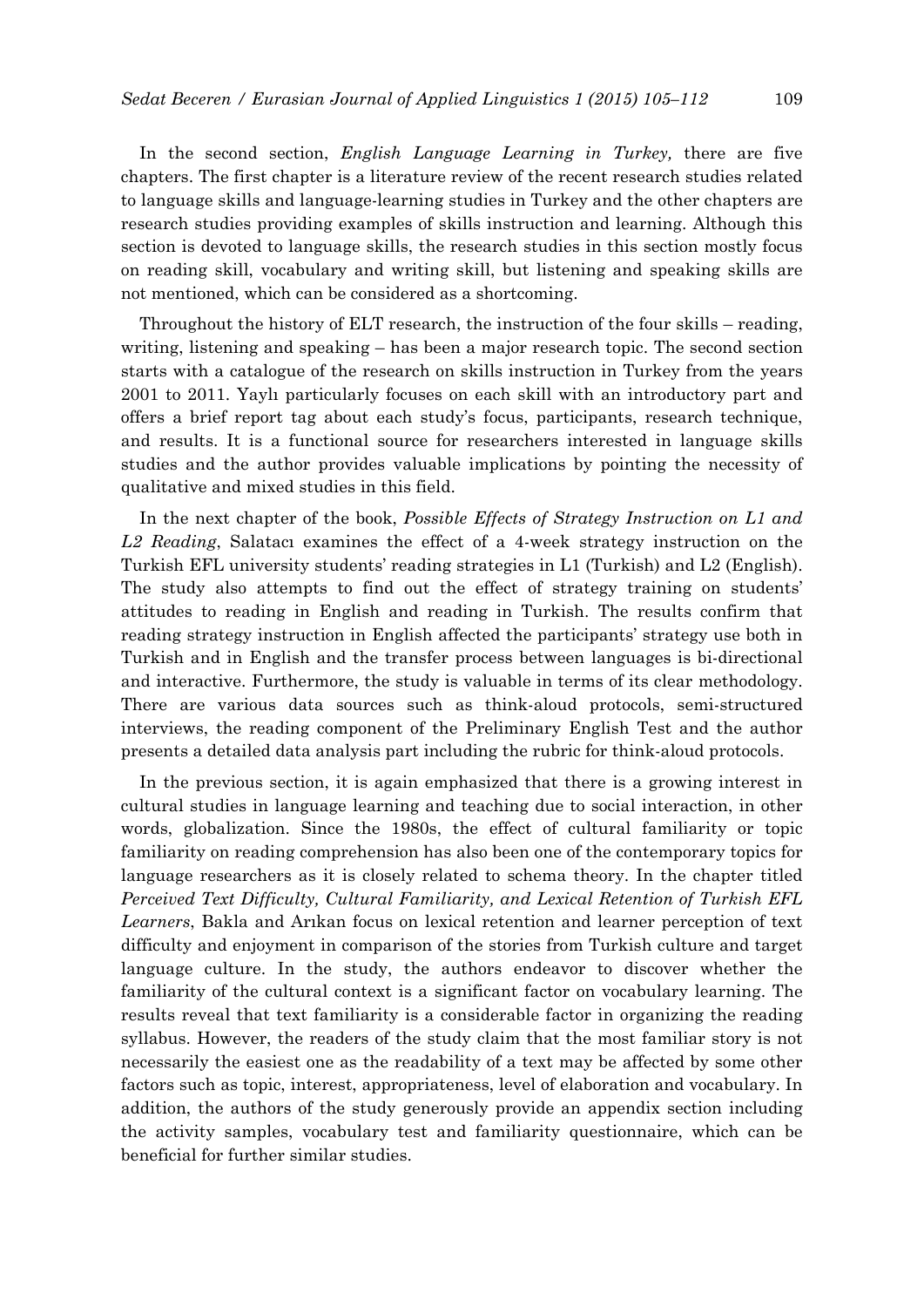Content-Based Instruction, as an instructional design, is extensively studied in the field of language teaching and learning since it offers an additional gain to language learning in which the subject matter and the target language are learned at the same time, simultaneously rather than sequentially (Lightbown & Spada, 2006). However, most of the previous research has investigated the effect of CBI on language learning. In the eleventh chapter, *Content-Based Instruction (CBI) at the Tertiary Level in Turkey*, Yalçın carries out an experimental study in which she explores the effect of language and content integration on content learning, L2 writing development, and L2 reading proficiency of 61 first-year EFL students at an English medium university in Turkey. The results divulge that the treatment group outperformed the control group in two measures of content learning without falling behind in language learning regarding L2 writing and L2 reading development.

As it is mentioned in Yaylı's review of the skills studies in Turkey, one of the focuses of the recent reading research is cognitive and metacognitive reading strategies. Teachers' beliefs are important concepts in understanding their thought processes, instructional practices, and change and learning to teach. In the twelfth chapter, *EFL Teachers' Beliefs and Practices Concerning Reading Strategy Instruction*, Varol and Akcan focus on these two essential concepts. They explore 42 EFL teachers' beliefs about strategy instruction and their current practices in preintermediate reading classes at a state university with a mixed-method design. They also endeavor to describe instances of reading strategy instruction, most taught and least taught strategies, and teachers' strategy preferences among pre-reading, whilereading, and post-reading ones. The results of the study reveal that the teachers in this study value pre-reading strategies more highly than while-reading and postreading ones. In addition to these results, the authors highlight some problems encountered in the study such as students' lack of motivation in learning reading strategies and their limited vocabulary knowledge and provide implications for these problems.

The world has become a place where technology is omnipresent. Therefore, technology and internet reshapes our lives. Pedagogy of language teaching methodologies also changes and phrases as e-learning, digital natives/immigrants, computer assisted language learning, interactive boards, etc. have become contemporary issues of language learning and teaching research. Thus, this book does not miss the opportunity to include a section titled *Instructional Technologies in English Language Teaching* to shed light on some studies done in the EFL field in Turkey, which are presented in three chapters in this section.

In the first chapter of this section (Chapter 13), *The Use of Multimedia Computers in Turkish Classrooms: Perceptions of Foreign Language Teachers*, Yıldız and Tatar investigate the readiness of foreign language teachers (English and German) to integrate computer technologies into language teaching at private schools in İstanbul. In this process, they analyse teachers' attitudes towards the role of computers and CALL in language teaching, their familiarity with multimedia computers, their experience with CALL, the opportunities of technology and CALL materials at schools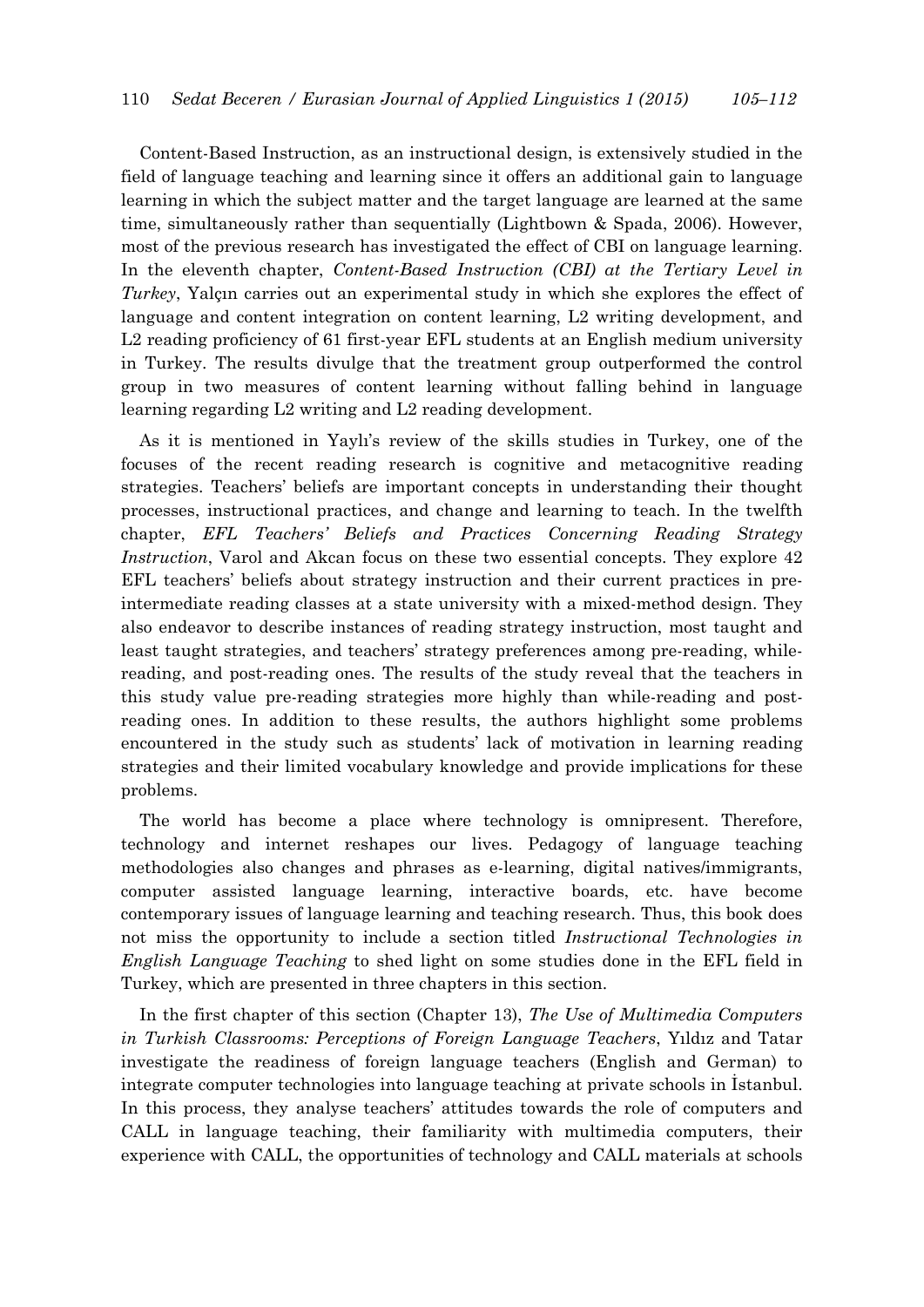and the support that they receive when implementing CALL in their classes. Even though the results conclude that participants had positive attitudes towards computer technologies and thought of computers as tools to complement their teaching, the focus group in this study is limited by private school teachers.

A similar study, *Turkish EFL Teachers' Beliefs about the Use of ICT in English Language Teaching*, is reported in the next chapter. Koçoğlu conducted a qualitative study in which Turkish EFL teachers' beliefs about information and communication technology (ICT) use in their teaching were analyzed thoroughly. This case study uncovers the reality of digital immigrant concept as the participants attribute their initial reluctance in using ICT to their lack of technical competence. The author strongly recommends that ICT should be integrated into language teacher training programs for pre-service teachers as pedagogy rather than teaching computer literacy skills and professional development programs should be designed for in-service teachers.

Due to the advances in information and communication technologies, correspondence between parties has also been shifted and computer-mediated communication has become the common ground of communication between the individuals who are far apart. In the final chapter of this section, *E-mail Exchanges for Language Learning*, Sevingil examines the perceptions of university students about the contribution of computer-mediated communication (CMC) tool in the form of e-mail to their foreign language learning. The e-mail exchanges improve the participants' vocabulary and vocabulary usage, e-mail conventions and grammar. The author also provides implications for both teaching and research.

In the final section, *English Language Education in the Turkish Socio-Cultural Context,* there is only one chapter about the concept of English as an international language.

Another impact of globalization and technological advances on educational environment is the concept of new Englishes or world Englishes in which the notion that English belongs to one or two nations in the world has become an outdated paradigm (Kachru & Nelson, 2006; Kirkpatrick, 2010). Furthermore, non-native speakers of English outnumber native speakers of English, and the assumption that learners of English will only communicate with native speakers is outdated (Matsuda, 2012). Therefore, there is a need to update the curriculum of English language teaching by considering English as an international language. In the chapter, *Proposing a Model for English Language Education in the Turkish Socio-cultural Context,* Bayyurt first provides an overview of the history of English in Turkey and then she presents how foreign language education policy has become English language education policy with reference to the major educational reforms of 1997 and 2005. She finally proposes a model, which is based on the teaching and learning of English as an international Language. She suggests that a foreign language education policy, the ultimate aim of which is to teach English as an International language, would be the best practice for Turkish educational system.